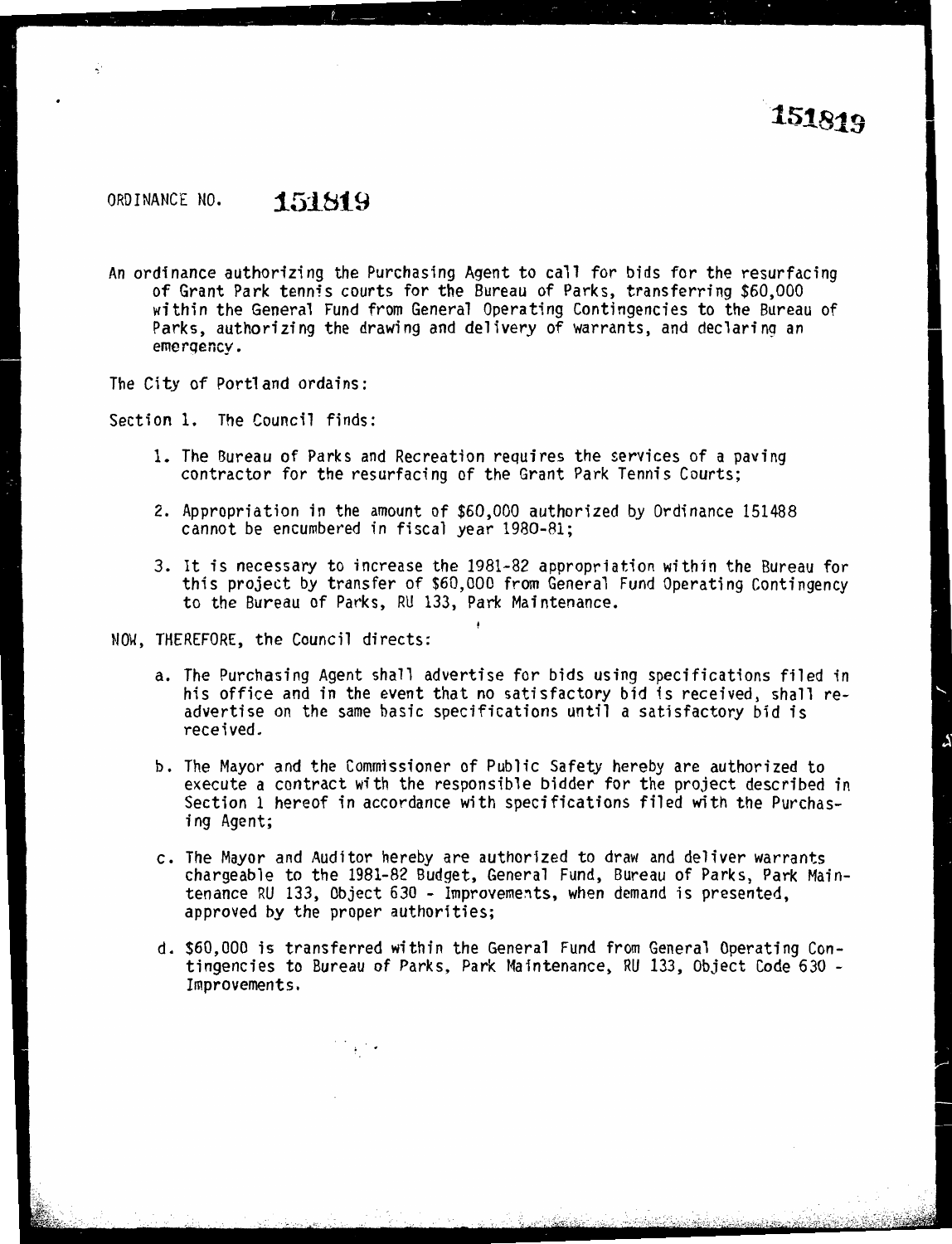## ORDINANCE No.

Section 2. The Council declares that an emergency exists because a delay in proceeding with the purchase may result in additional expense, and will unnecessarily deprive the City of the benefits of completion of the contract at an early date; therefore, this ordinance shall be in force and effect from and after its passage by the Council.

JUN 24 1981

Passed by the Council,

Commissioner Jordan<br>WVO:RNM:ml  $m_0$ . 17 10 UNE 17, 1901<br>UNE 17, 1901 13350086

Attest:

ditor of the City of Portland